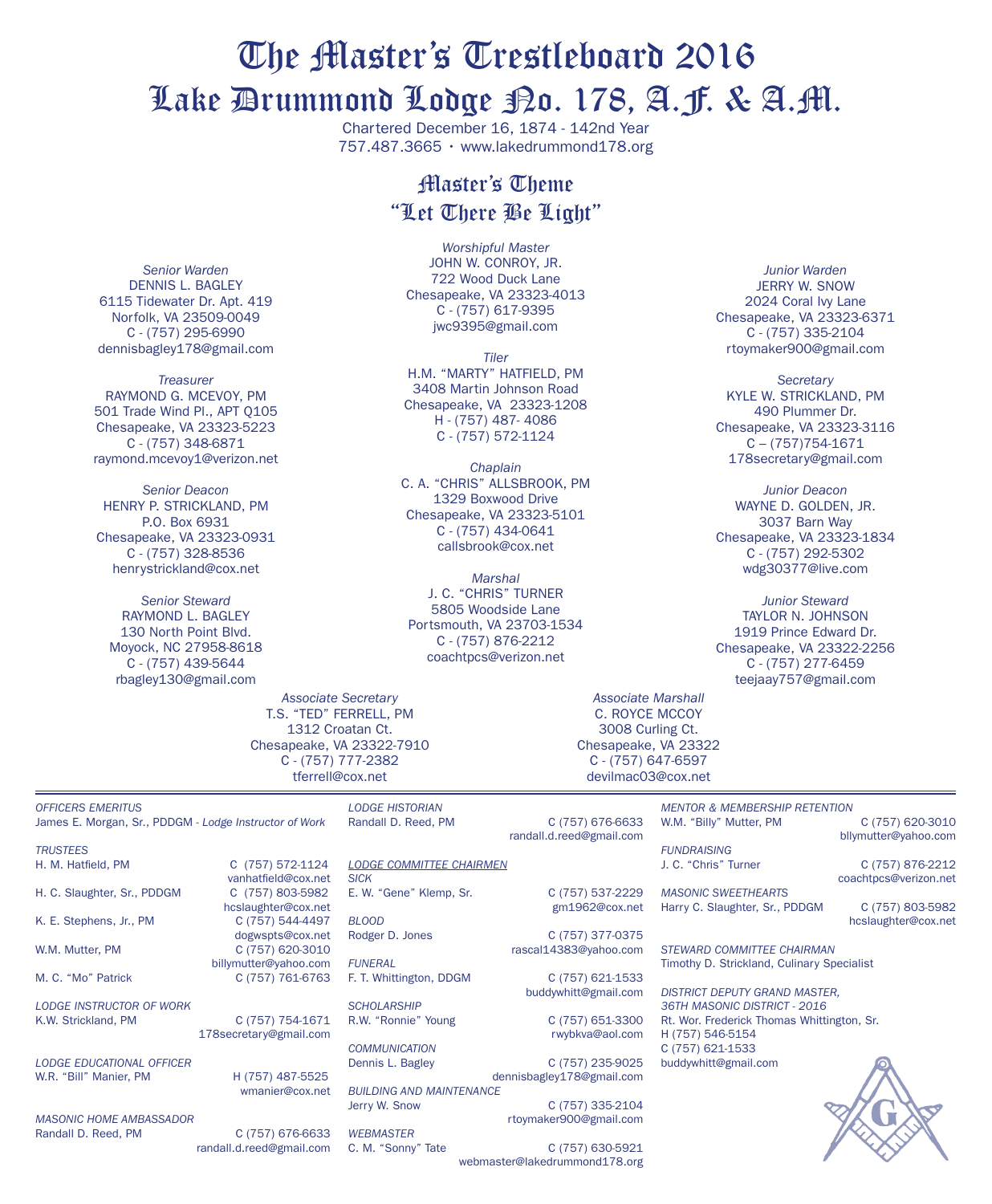My Brethren,

We are over half way through the Masonic year and things are a blur. I would like to thank all of our members for allowing me the opportunity to serve Lake Drummond Lodge as Worshipful Master. Thank you for your faithful attendance and thank you to those who are always ready to pitch in and help, so many Brethren have contributed to the Lodge in so many ways, thank you again for all that you do.

We had a good turnout for our Spring Barbecue Fundraiser and I am certain we will have an outstanding Fall Family Fish Fry on September 24, see any officer for additional tickets. Worshipful Brother Kenny Strickland and his team continue to do a great job heading up our fundraisers and all of the Brethren and family that put in hard work make them a huge success. Our  $8<sup>th</sup>$  Annual Golf Tournament is rapidly approaching, Brethren I urge you to reach out to your circle of acquaintance for sponsors for our golf tournament, and encourage your family and friends to come out and play, it is open to any and all. Necessary information can be found in the treastleboard.

Our final Family Night covered dish dinner will be Thursday, September 29, come out and enjoy good food and even better fellowship. Remember, the Lodge provides the main entre. The Lodge will also hold a family picnic and Open Lodge event on Saturday, October 29 from 2:00 – 4:00 PM. This will be a great event to enjoy everyone's company and also introduce Freemasonry to those interested.

We look forward to the Grand Master of Masons in Virginia, Most Worshipful James E. Litten, joining us for our September Stated Communication. Hope to see a big crowd. The following month for our October Stated Communication we will have Past Masters' Night, with Rt. Wor. Harry C. Slaughter, Sr., presiding in the East. Take a look at our schedule of events for more interesting dates.

The Grand Annual Communication of the Grand Lodge of Virginia will be held November 9 -12, we will therefore have to move our November meeting to Thursday, November 17, same time and place. Our Annual Stated Communication will Thursday, December 8 and Installation of Officers the next night. I pledge my support to the incoming officers and our Senior Warden, Brother Dennis Bagley. Lake Drummond Lodge is in good hands for years to come.

In closing, I thank you Brethren, for the privilege of serving you and our Lodge. I encourage us to all proudly display Freemasonry and embody the tenets and principles of the Craft; Friendship, Morality, and Brotherly Love. Above all, at a time in the world when it is, perhaps, most needed, "Let there be Light!"

Sincerely and Fraternally,

John W. Conroy, Jr.

 John W. Conroy, Jr. Worshipful Master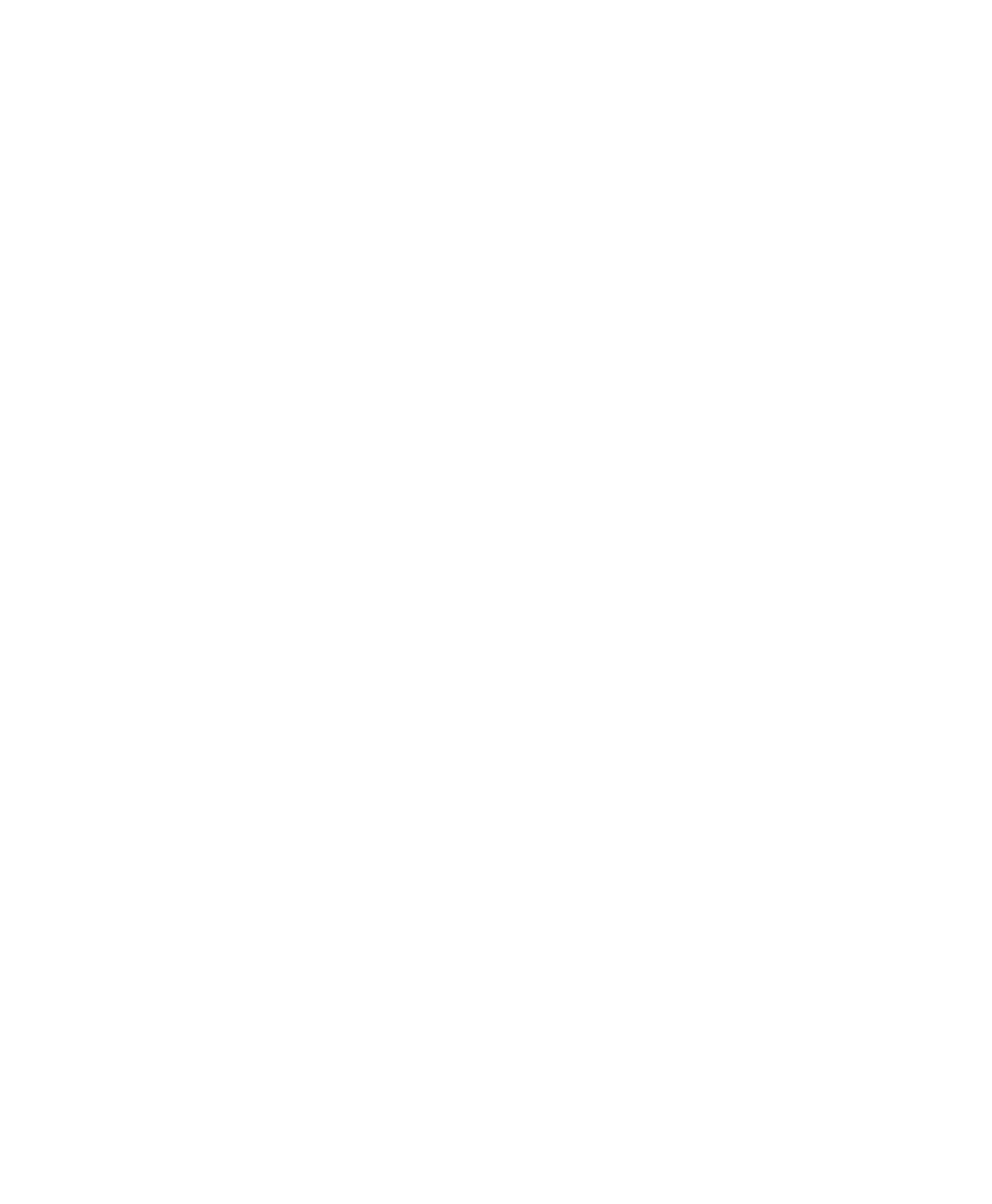

Members at Cradock Royal Arch with Buddy Whittington, High Priest Henry Strickland, DDGHP Rick Smith, and PGHP Cliff Whitlock



Worshipful Master with our newest Raised Master Mason, Bro. Marlin Patrick, with father Bro. Mo Patrick

A Lodge room full (over 165) for the Official Visit of Rt. Wor. Frederick T. Whittington, Sr., DDGM

Worshipful Master with Khedive Shrine Divan and Illustrious Sir Woody Brown

> Bro. Dennis Bagley, SW; Wor. John Conroy, WM, Bro. Norman Strickland, 25 yr recipient; Wor. Henry Strickland, presenting officer

Worshipful John Conroy and Lake Drummond Lodge Scholarship Award Recipients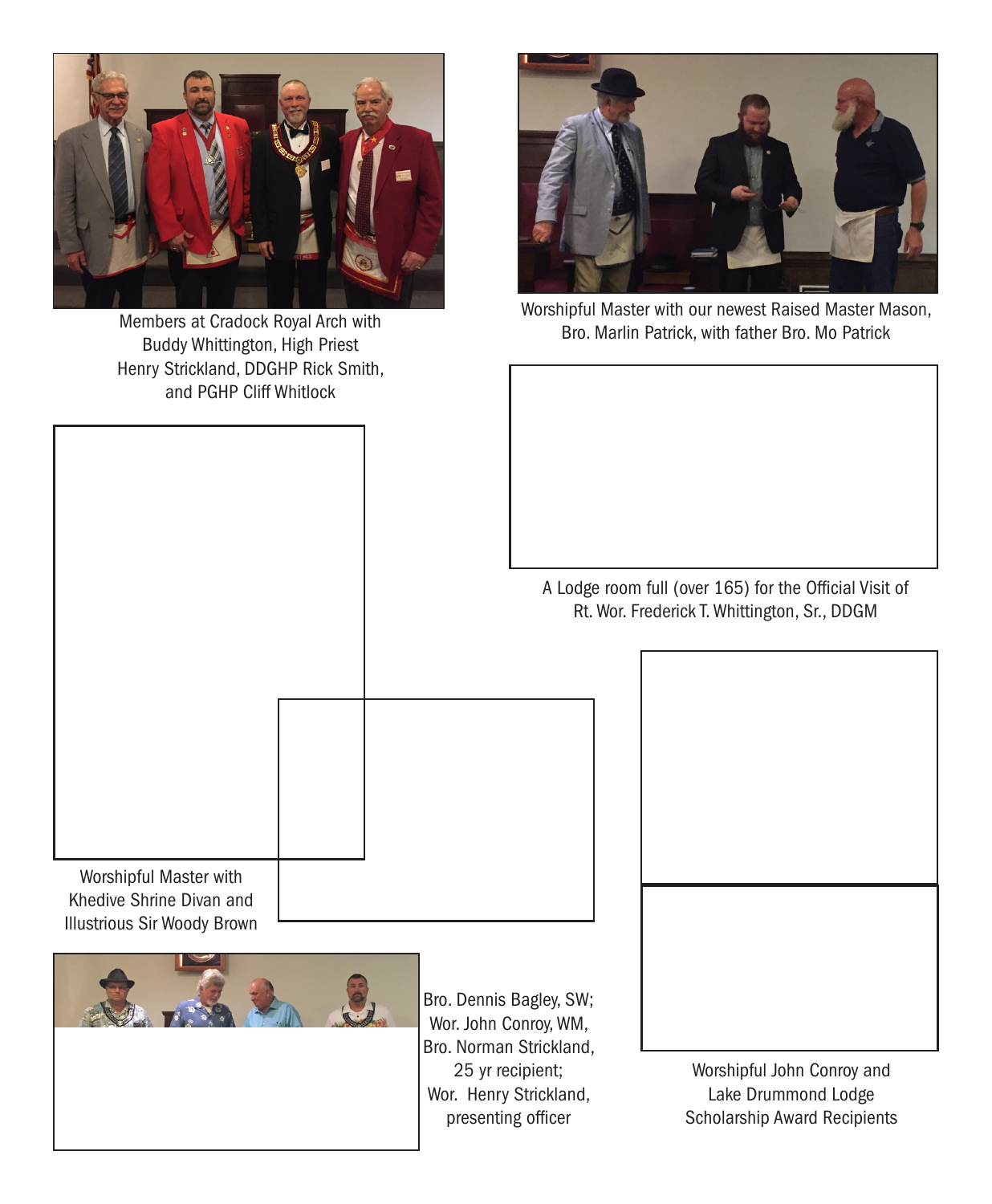

Wor. John W. Conroy, Jr.  $\left|\frac{1}{\sum_{i=1}^{n} x_i}\right|$  Bro. Dennis L. Bagley *Worshipful Master* /  $\leq$  **Senior Warden** 







*Junior Warden Senior Deacon Junior Deacon*



Bro. Jerry W. Snow Wor. Henry P. Strickland Bro. Wayne D. Golden, Jr.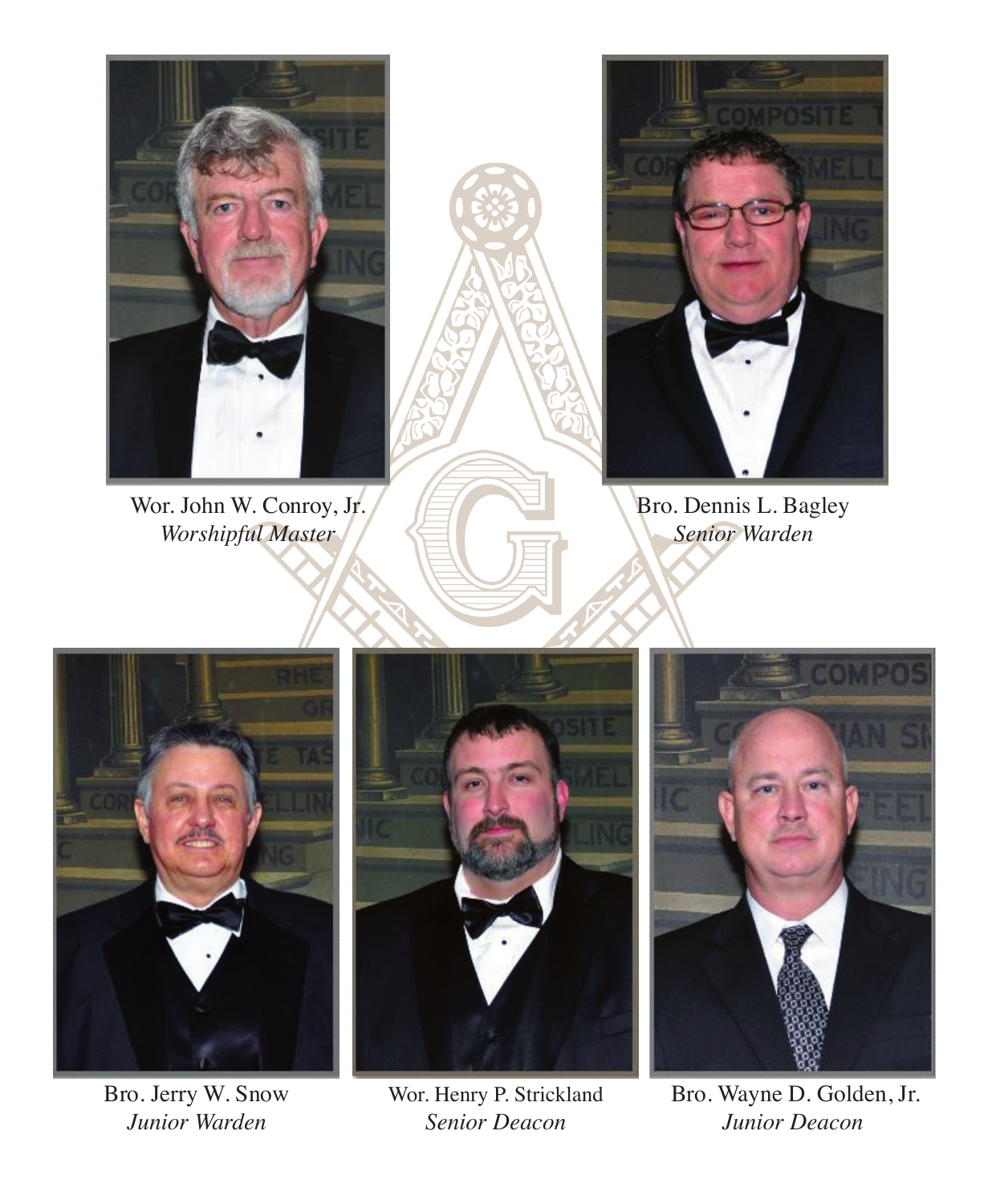# 142ND YEAR SEPTEMBER - DECEMBER 2016 VOL. 43, NO. 2 SCHEDULE OF EVENTS / MEETINGS DATES

| <b>Thurs</b> | Sep. 1  | Lake Drummond Dark, Berkley No. 167 Stated, 7:30 PM, Dinner 6:30 PM   |
|--------------|---------|-----------------------------------------------------------------------|
| Mon          | Sep. 5  | Labor Day                                                             |
| Tues         | Sep. 6  | South Norfolk No. 339 Stated, 7:30 PM, Dinner 6:30 PM                 |
| <b>Thurs</b> | Sep. 8  | Lake Drummond Stated Communication, 7:00 PM, Dinner 6:00 PM           |
|              |         | Most Worshipful James E. Litten, Grand Master of Masons in Virginia   |
| Sat          | Sep. 10 | Allied Masonic Degrees Council No. 155, 7:30 PM, Covered Dish 6:30 PM |
| Mon          | Sep. 12 | Masters, Wardens and Deacons Meeting, 6:00 PM @ Great Bridge #257     |
| Mon          | Sep. 12 | Victory Chapter No. 16, OES, Stated, 7:30 PM @ Lake Drummond          |
| <b>Tues</b>  | Sep. 13 | Doric No. 44 Stated, 7:30 PM, Dinner 6:30 PM                          |
| <b>Thurs</b> | Sep. 15 | Lake Drummond Work Night, 7:00 PM, refreshments at 6:00 PM            |
| Tues         | Sep. 20 | Indian River No. 252 Stated, 7:30 PM, Dinner 6:30 PM                  |
| <b>Thurs</b> | Sep. 22 | Lake Drummond Work Night, 7:00 PM, refreshments at 6:00 PM            |
| Sat          | Sep. 24 | Lake Drummond Fall Family Fish Fry Fundraiser, Noon - 5:00 PM         |
| Mon          | Sep. 26 | Victory Chapter No. 16, OES, Stated, 7:30 PM @ Lake Drummond          |
| <b>Tues</b>  | Sep. 27 | Cradock RAC No. 72 Annual Stated, 7:00 PM, dinner 6:00 PM             |
| Wed          | Sep. 28 | Great Bridge No. 257 Stated, 7:30 PM, Dinner 6:30 PM                  |
| <b>Thurs</b> | Sep. 29 | Lake Drummond Family Night, Covered Dish Dinner 6:30 PM,              |
|              |         | Lodge provides main course                                            |
| Mon          | Oct. 3  | Masters, Wardens and Deacons Meeting, 6:00 PM @ Great Bridge #257     |
| Tues         | Oct. 4  | South Norfolk No. 339 Stated, 7:30 PM, Dinner 6:30 PM                 |
| <b>Thurs</b> | Oct. 6  | Berkley No. 167 Stated, 7:30 PM, Dinner 6:30 PM                       |
| Fri          | Oct. 7  | Lake Drummond Golf Tournament @ River Front Golf Course               |
| Sat          | Oct. 8  | Masonic Home Family Day, Richmond, VA                                 |
| Sun          | Oct. 9  | 36th District Community Builders' Awards Presentation                 |
| Mon          | Oct. 10 | Victory Chapter No. 16, OES, Stated, 7:30 PM @ Lake Drummond          |
| Tues         | Oct. 11 | Doric No. 44 Stated, 7:30 PM, Dinner 6:30 PM                          |
| <b>Thurs</b> | Oct. 13 | Lake Drummond Stated Communication, 7:00 PM, Dinner 6:00 PM           |
|              |         | Past Masters' Night, Rt. Wor. Harry C. Slaughter, Sr., presiding      |
| Tues         | Oct. 18 | Indian River No. 252 Stated, 7:30 PM, Dinner 6:30 PM                  |
| <b>Thurs</b> | Oct. 20 | Lake Drummond Work Night, 7:00 PM, refreshments 6:00 PM               |
| Mon          | Oct. 24 | Victory Chapter No. 16, OES, Stated, 7:30 PM @ Lake Drummond          |
| <b>Tues</b>  | Oct. 25 | Cradock RAC No. 72 Stated, 7:00 PM, Covered dish dinner, 6:30 PM      |
| Wed          | Oct. 26 | Great Bridge No. 257 Stated, 7:30 PM, Dinner 6:30 PM                  |
| <b>Thurs</b> | Oct. 27 | Lake Drummond Work Night, 7:00 PM, refreshments 6:00 PM               |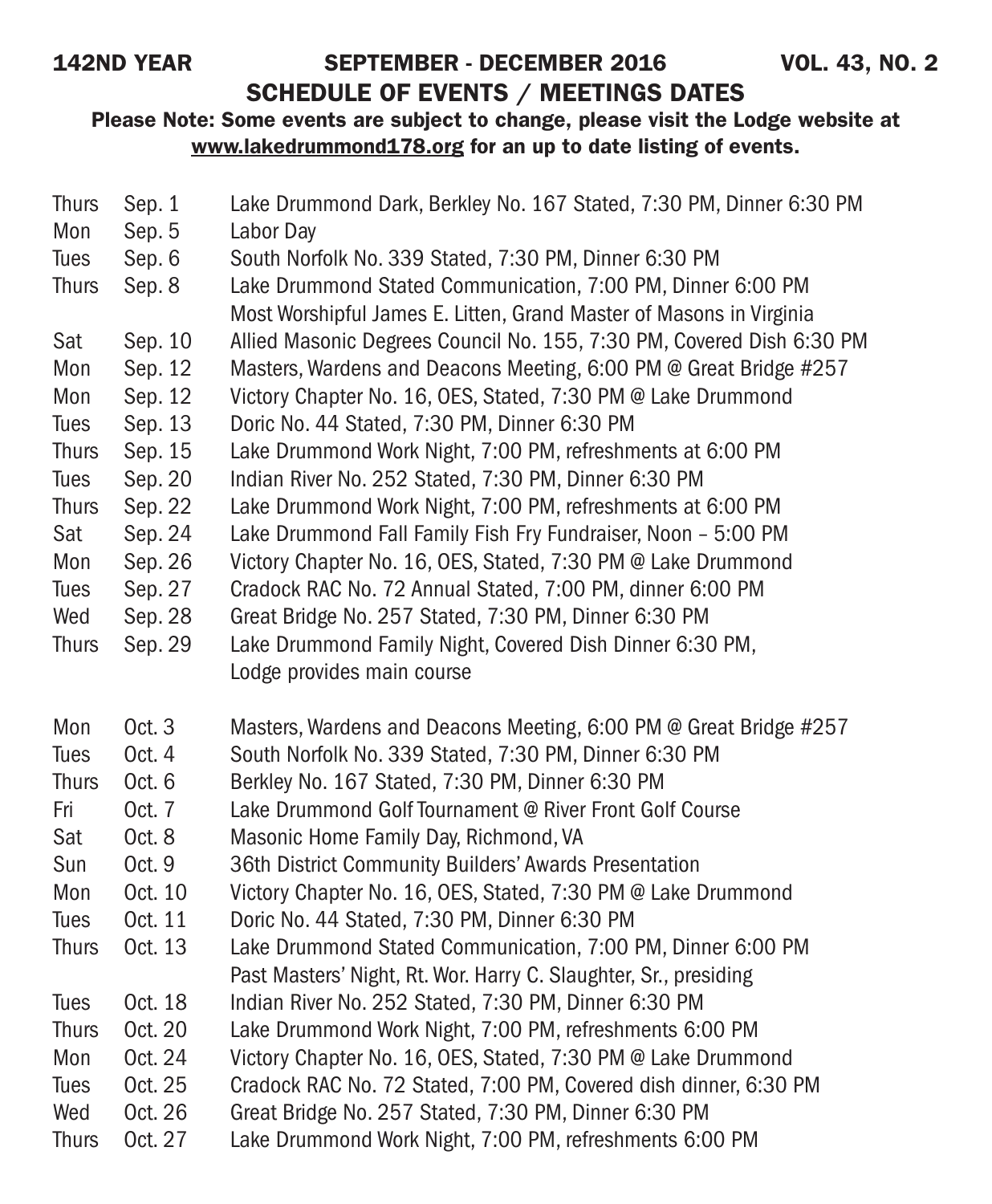| Sat          | Oct. 29        | Lake Drummond Family Picnic and Open Lodge, 2: 00 - 4:00 PM                                |
|--------------|----------------|--------------------------------------------------------------------------------------------|
| Tues         | Nov. 1         | South Norfolk No. 339 Stated, 7:30 PM, Dinner 6:30 PM                                      |
| <b>Thurs</b> | Nov. 3         | Berkley No. 167 Stated, 7:30 PM, Dinner 6:30 PM                                            |
| Mon          | Nov. 7         | Masters, Wardens and Deacons Meeting, 6:00 PM @ Great Bridge #257                          |
| <b>Tues</b>  | Nov. 8         | Doric No. 44 Stated, 7:30 PM, Dinner 6:30 PM                                               |
| Tues         | Nov. 8         | <b>Election Day</b>                                                                        |
| Wed          |                | Nov. 9 - 12 Grand Annual Communication, Grand Lodge of Virginia                            |
|              |                | Hilton Hotel & Spa, 12042 W. Broad St., Richmond, VA                                       |
| Fri          | Nov. 11        | Veterans Day                                                                               |
| Mon          | Nov. 14        | Victory Chapter No. 16, OES, Stated, 7:30 PM @ Lake Drummond                               |
| Tues         | Nov. 15        | Indian River No. 252 Stated, 7:30 PM, Dinner 6:30 PM                                       |
| <b>Thurs</b> | Nov. 17        | Lake Drummond Stated Communication, 7:00 PM, Dinner 6:00 PM<br>By Dispensation, GAC Review |
| <b>Tues</b>  | <b>Nov. 22</b> | Cradock RAC No. 72 Stated, 7:00 PM, Covered dish dinner, 6:30 PM                           |
| Wed          | <b>Nov. 23</b> | Great Bridge No. 257 Stated, 7:30 PM, Dinner 6:30 PM                                       |
| <b>Thurs</b> | Nov. 24        | <b>Happy Thanksgiving</b>                                                                  |
| Mon          | <b>Nov. 28</b> | Victory Chapter No. 16, OES, Stated, 7:30 PM @ Lake Drummond                               |
| <b>Thurs</b> | Dec. 1         | Berkley No. 167 Annual Stated Communication                                                |
| Sat          | Dec. 3         | St. Thomas Conclave, RCC, at Lake Drummond, 12:00 noon                                     |
| Sat          | Dec. 3         | Portsmouth-Chesapeake AMD No. 155, at Lake Drummond, 6:30 PM                               |
| Tues         | Dec. 6         | South Norfolk No. 339 Annual Stated Communication                                          |
| <b>Thurs</b> | Dec. 8         | Lake Drummond Annual Stated Communication, 6:30 PM, Dinner 5:30 PM                         |
| Fri          | Dec. 9         | Lake Drummond Installation of Officers, 6:00 PM                                            |
|              |                | Reception with heavy Hors D'oeuvres following                                              |
| <b>Tues</b>  | Dec. 13        | Doric No. 44 Annual Stated Communication                                                   |
| <b>Tues</b>  | Dec. 20        | Indian River No. 252 Annual Stated Communication                                           |
| Wed          | Dec. 21        | Great Bridge No. 257 Annual Stated Communication                                           |
| Fri          | Dec. 23        | Great Bridge No. 257 Open Installation of Officers, 6:00 PM                                |
| Sun          | Dec. 25        | Merry Christmas and Happy Holidays!                                                        |
| Tues         | Dec. 27        | Cradock RAC No. 72 Stated, 7:00 PM, Covered dish dinner, 6:30 PM                           |
| <b>Thurs</b> | Dec. 29        | NO MEETING, see you next year!                                                             |

\*Note: Lodge Work Nights may be replaced by informal ritual practices, open to all Masons

\*The Rt. Wor. Robert W. Reardon 36th District Ritual School

meets every Monday, 7:00 PM at Great Bridge No. 257.

The School is Dark the Months of July, August and December.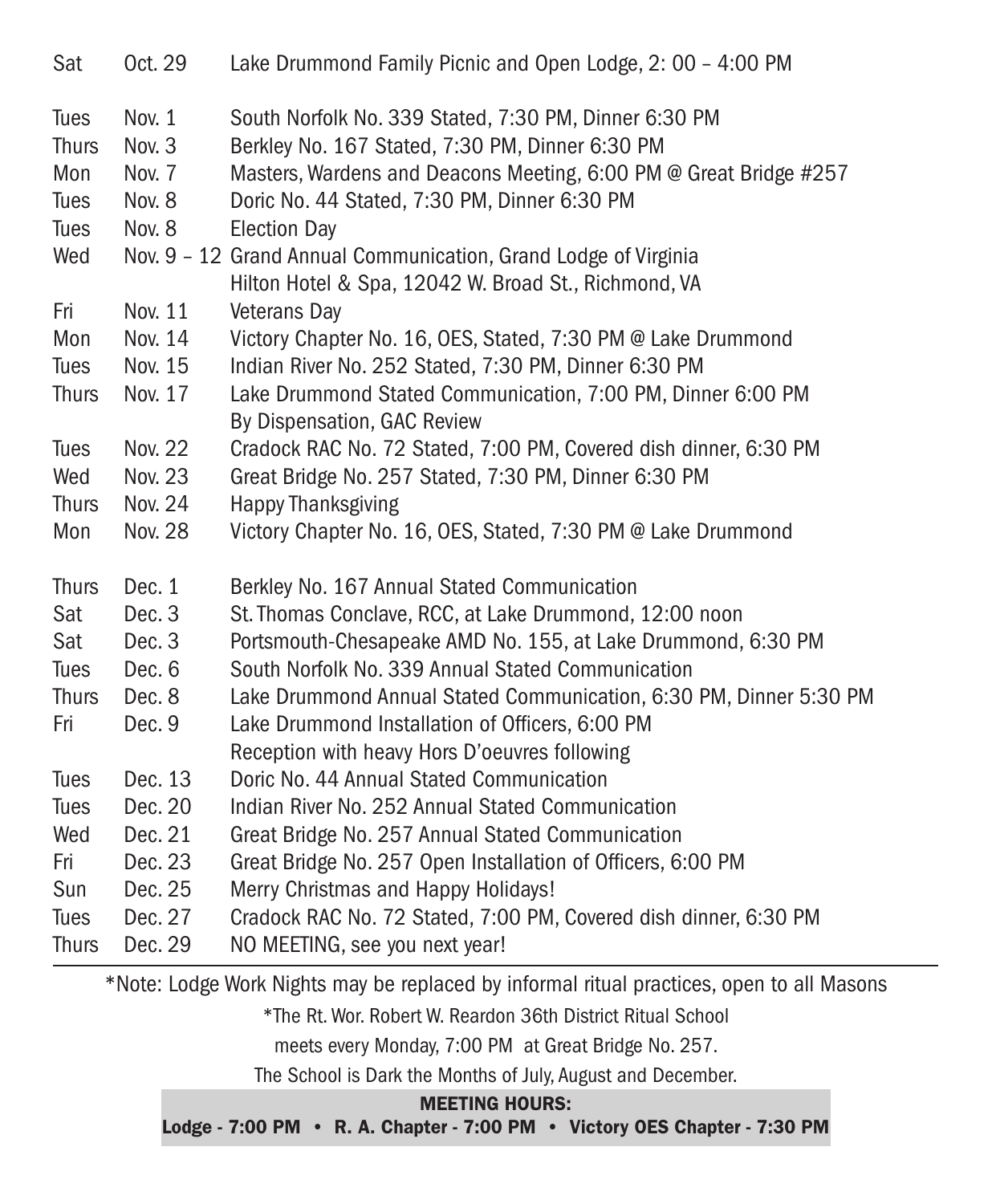# IN MEMORIAM

Brother Thomas Lee Brown, 60 MV Raised: July 6, 1950 Died: March 3, 2016

Brother Willard Carr Meiggs, Jr., LMIP, 55MV Raised: June 2, 1960 Died: March 9, 2016

Rt. Wor. Kenneth Thad Decker, Sr., PDDGM Raised: July 22, 1983 Died: March 31, 2016

Brother David Thomas Rodham Raised: November 5, 1992 Died: May 15, 2016

Brother Arthur Willoughby, Sr. Raised: September 25, 1976 Died: June 13, 2016

Brother William Ray McConnell Raised: January 31, 2002 Died: July 5, 2016

Brother James Andrew Dietrich, 61 MV Raised: July 7, 1955 Died: July 7, 2016

Brother Mack Bennett Puckett Raised: March 16, 1978 Died: July 24, 2016

Brother Bobby Gene Moore Raised: June 19, 1969 Died: July 31, 2016

*Note: The Lodge makes a memorial contribution to the Building Fund in memory of every deceased member.*

# MEMORIAL DONATIONS TO LODGE SCHOLARSHIP FUND

In Memory of Jim Hardee: C.E. Kight, PDDGM, 50MV In Memory of Catherine Stewart: J.A. Moore; P.W. Smith; T.J. Weeks; D.W. Peterson; E.W. Sawyer, F.B. Collins; Brother R.S. Best, PM, LMIP

# MEMORIAL DONATIONS TO THE LODGE BUILDING FUND

Brother F.W. Seader in Memory of his Daughter Sandra Seader

# MEMORIAL DONATIONS TO LODGE GENERAL OPERATING FUND

Brother K.W. Strickland, PM, LMIP, In Memory of Brother W.L. Strickland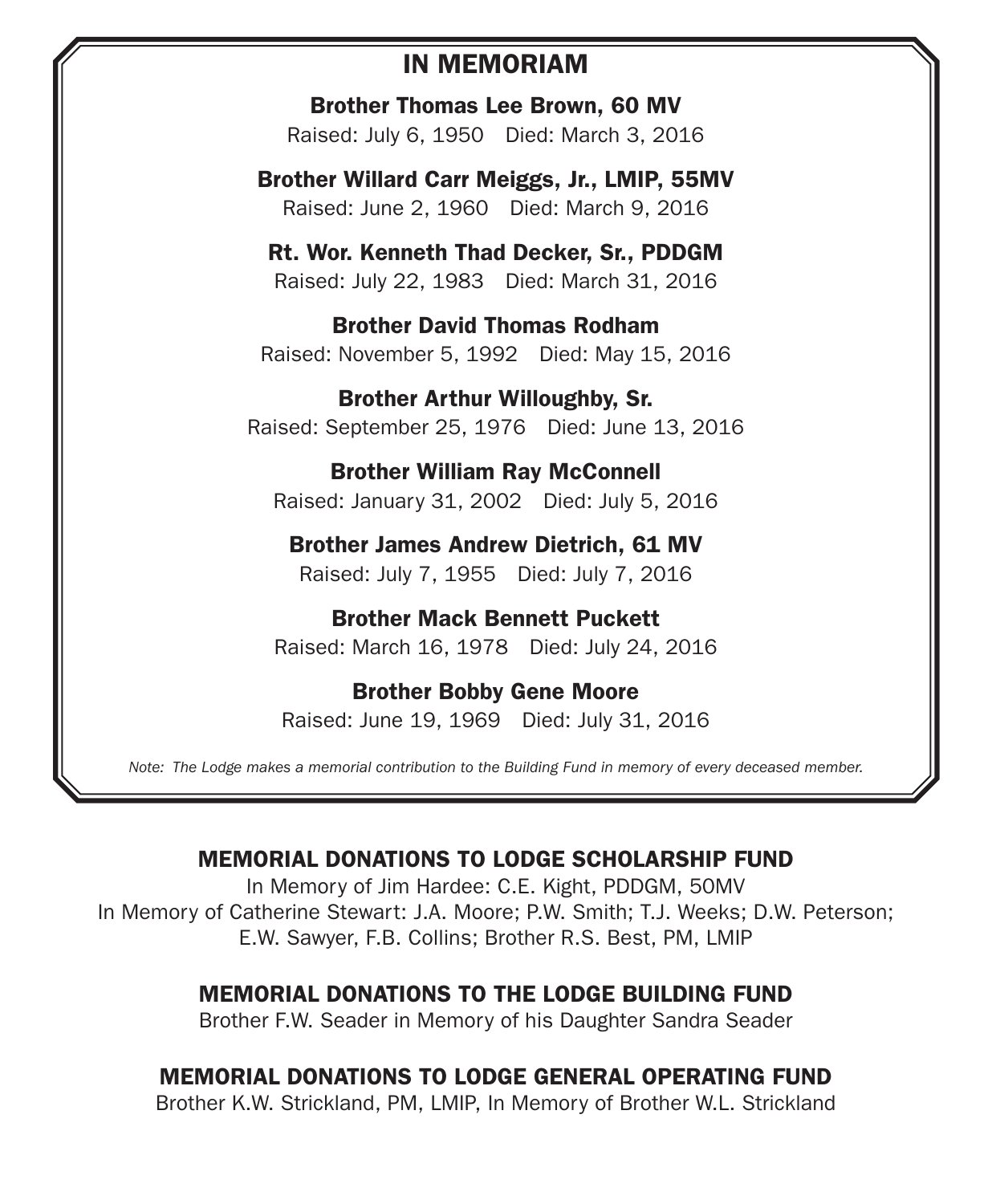ANNUAL MEMBERSHIP DUES 2016 - \$150.00 PER YEAR EFFECTIVE jan. 1, 2015

**2016 Dues Remittance Envelopes were mailed to the membership in November. The Secretary reports there are 12 members owing 2015 dues.**

### GRAND LODGE'S LIFE MEMBERSHIP IN PERPETUITY PLAN FOR MEMBERS

Life Memberships can be paid in full or by an installment schedule of your own choosing. More details can be obtained from the Lodge Secretary. Effective January 1, 2015, \$150.00 x 16 years  $= $2,400.00$  with current year's dues paid. We have 112 LMIP members. We have 3 members using the installment payment plan to purchase a life membership.

# UPCOMING EVENTS

# Family Night Covered Dish Dinners For 2016

Thursday, September 29

### Table Lodge - TBA

Lodge Fish Fry Fundraiser - Saturday, September 24 Family Night Covered Dish Dinner - Thursday, September 29

**Lodge Golf Tournament** – Friday, October 7, at River Front Golf Course

MOHVA Family Day – Saturday, Oct 8

Community Builder's Awards – Sunday, October 9

Lodge Family Picnic & Open Lodge - Saturday, October 29

Grand Annual Communication - Thursday, November 10-12

## WITH THE SICK

The following members are on our sick list. Please keep them in your thoughts and prayers. Please report all sick Brethren and/or family members to the Lodge's Sick Committee Chairman, Brother E. W. "Gene" Klemp, Sr., Home Phone - (757) 487-4497, cell – (757) 537-2229 or email - GM1962@cox.net.

Bro. C.H. Brown, LMIP Bro. J. E. Dixon Bro. G.T. Gustafson Bro. R. L. Hepler, LMIP Bro. D.O. Lankford, Jr.

Bro. G.D. McCoy, Jr., LMIP Bro. W.T. Morris, LMIP Bro. B.W. Parrish, 50MV Bro. W.E. Phelps, Jr. Bro. W.E. Phelps, Sr.

Wor. E.E. Walters, Sr., PM, LMIP Rt. Wor. E.C. Whitlock, PDDGM, LMIP Bro. R.W. Young, LMIP

Mrs. Glenda Reed, Wife of Wor. Randy Reed Mrs. Shirley Younger, Masonic Sweetheart Mr. Noah Mosley, Grandson of Brother E.W. "Gene" Klemp, Sr. Mrs. Grace Hyman, Mother of Bro. John Hyman, LMIP

Mrs. Carolyn Moore, Masonic Sweetheart Mrs. Kitty Forbes, Masonic Sweetheart Mrs. Myra Matthews, Masonic Sweetheart Mrs. Daphne Stephens, Wife of Brother Ken Stephens, Sr.